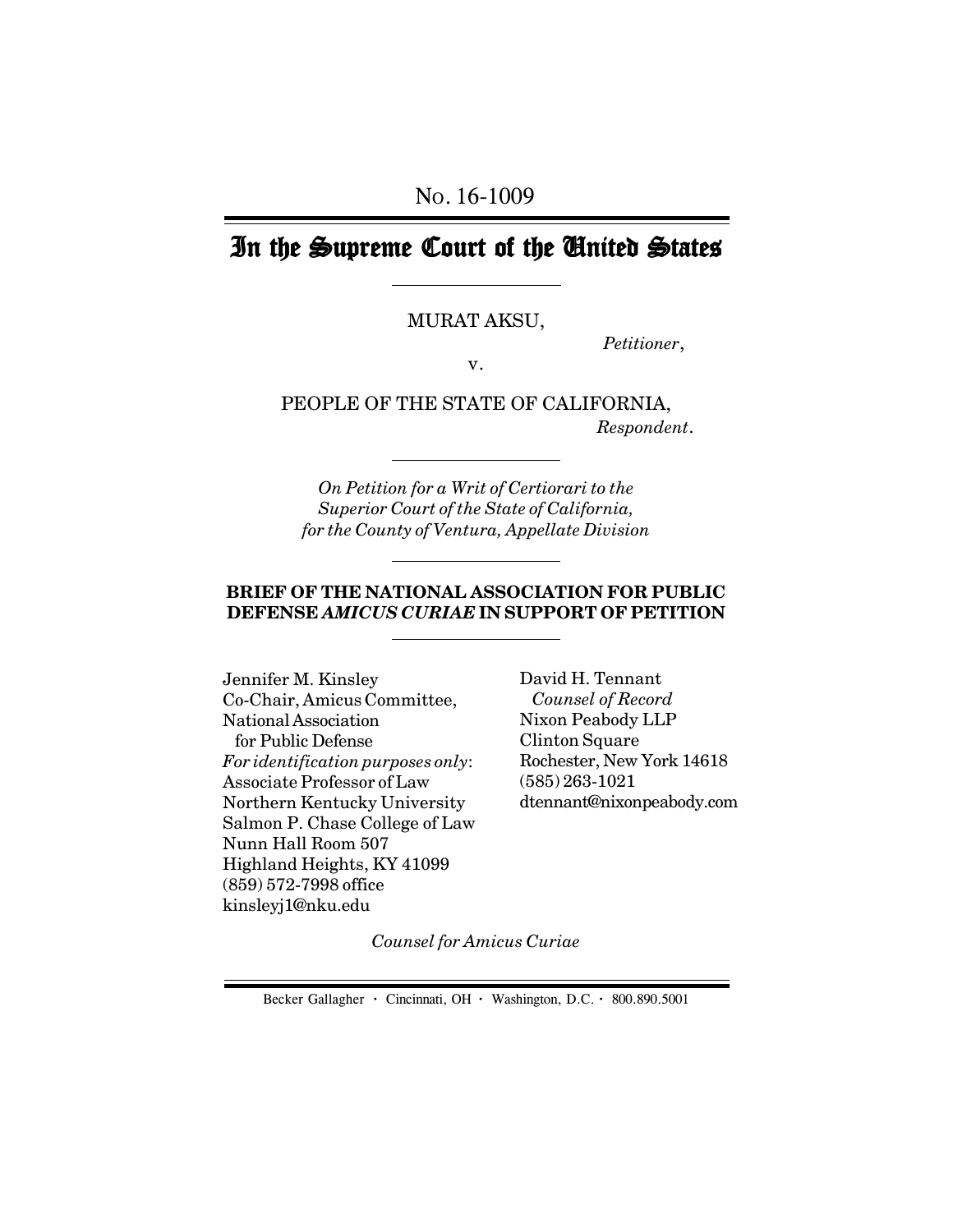## **TABLE OF CONTENTS**

| TABLE OF AUTHORITIES  ii                                                                                               |
|------------------------------------------------------------------------------------------------------------------------|
| INTEREST OF AMICUS CURIAE  1                                                                                           |
| SUMMARY OF THE ARGUMENT $\ldots \ldots \ldots \ldots$                                                                  |
| ARGUMENT  4                                                                                                            |
| The Impact on Representation: How The<br>L.<br>Murkiness of the Standard of Review<br>Impairs Representation and Hurts |
| A Practical Example: The Fourth Circuit's<br>II.<br>Split Panel Decision in United States v.                           |
| A. District Court Denial of Suppression<br>Motion $\ldots \ldots \ldots \ldots \ldots \ldots \ldots \ldots \ldots 10$  |
| B. Fourth Circuit 2-1 Reversal  12                                                                                     |
| 1. Majority opinion $\ldots \ldots \ldots \ldots \ldots 12$                                                            |
| 2. Dissenting opinion $\ldots \ldots \ldots \ldots \ldots$ 13                                                          |
| C. The Impact of Robertson  14                                                                                         |
| The Policy Choice Implicit In Deciding<br>III.<br>Suppression Motions Supports De Novo<br>Review.  14                  |
|                                                                                                                        |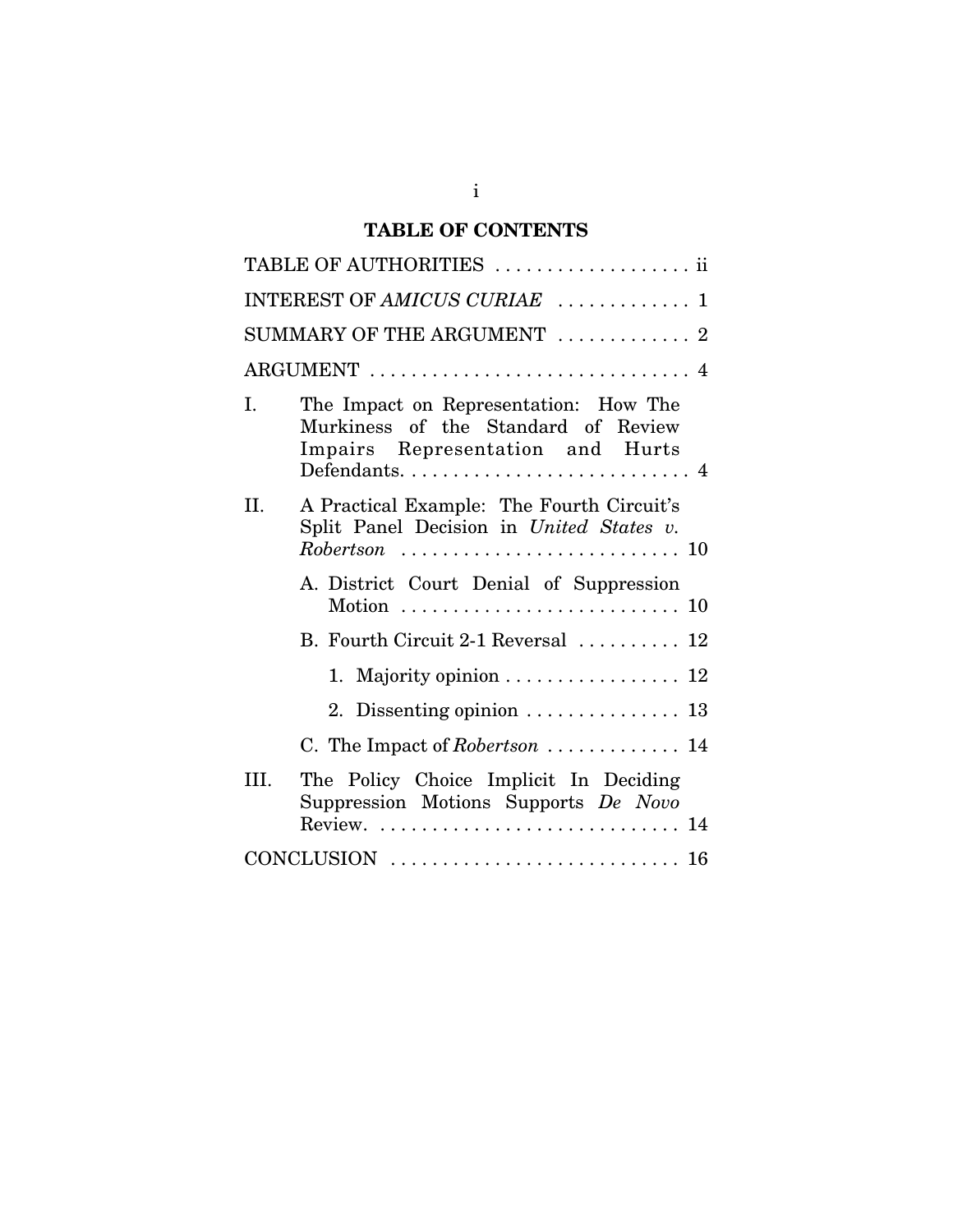## **TABLE OF AUTHORITIES**

## **CASES**

| Ake v. Oklahoma,                                                                                                                                                    |
|---------------------------------------------------------------------------------------------------------------------------------------------------------------------|
| Anderson v. City of Bessemer,                                                                                                                                       |
| Chambers v. Mississippi,                                                                                                                                            |
| Crane v. Kentucky,                                                                                                                                                  |
| Kaley v. United States,                                                                                                                                             |
| Kimmelman v. Morrison,                                                                                                                                              |
| Padilla v. Kentucky,<br>559 U.S. 356 (2010) $\ldots \ldots \ldots \ldots \ldots \ldots \ldots \ldots \ldots$                                                        |
| Schneckloth v. Bustamonte,                                                                                                                                          |
| Strickland v. Washington,                                                                                                                                           |
| United States v. Carter,                                                                                                                                            |
| United States v. Lattimore,                                                                                                                                         |
| United States v. Robertson,<br>2011 U.S. Dist. LEXIS 135526 (N.D.N.C. Nov,<br>$22, 2011) \ldots \ldots \ldots \ldots \ldots \ldots \ldots \ldots \ldots 10, 11, 12$ |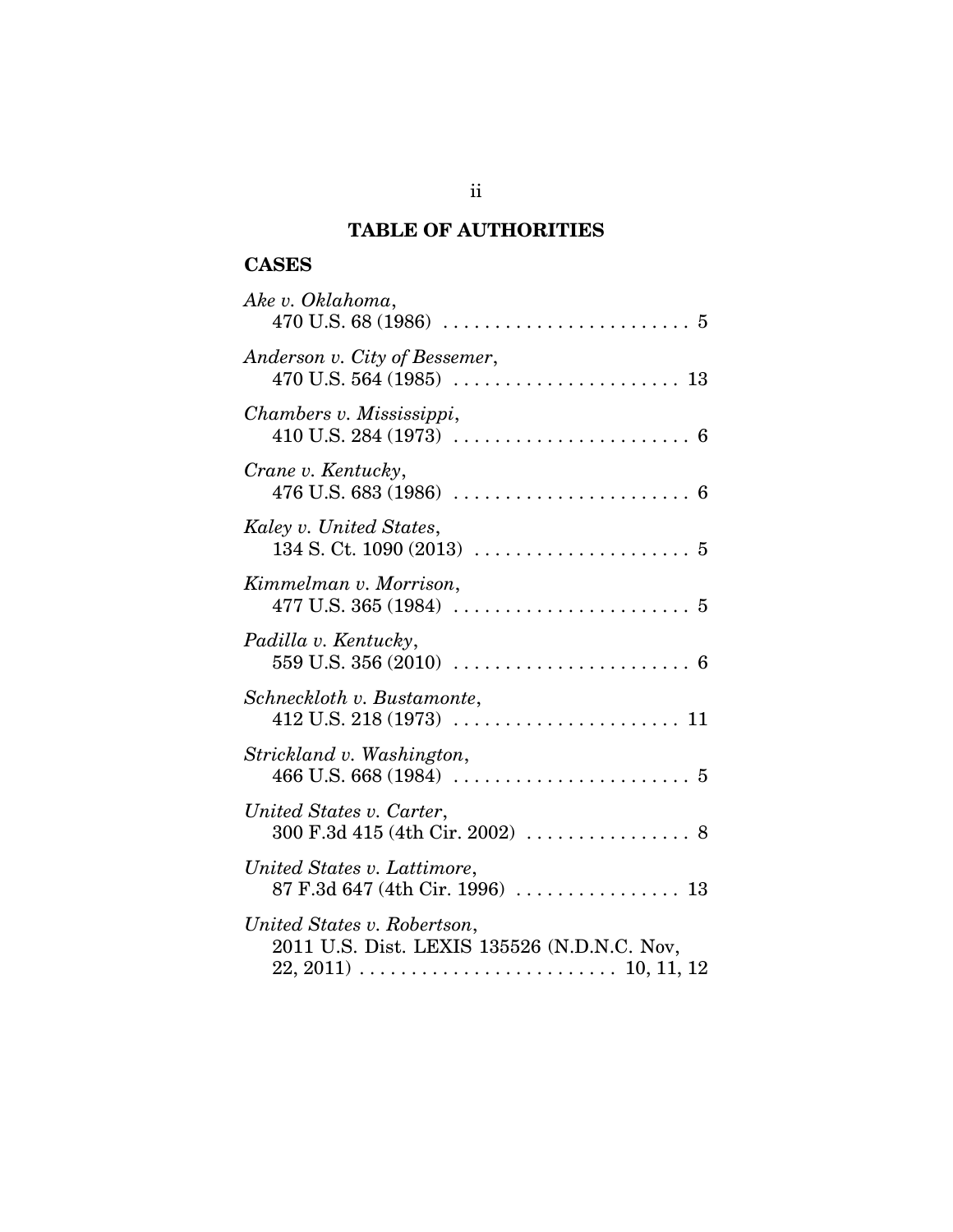| United States v. Robertson,          |  |
|--------------------------------------|--|
| 736 F.3d 677 (4th Cir. 2013)  passim |  |

## **CONSTITUTION**

| <b>RULES</b> |  |
|--------------|--|
|              |  |
|              |  |
|              |  |

| Sup. Ct. R. 37 $\dots\dots\dots\dots\dots\dots\dots\dots\dots\dots\dots\dots\dots$ |  |
|------------------------------------------------------------------------------------|--|
|------------------------------------------------------------------------------------|--|

## **OTHER AUTHORITIES**

| ABA Criminal Justice Standards for the Defense<br>Function 4-1.2(b) (4th Ed.) $\ldots \ldots \ldots \ldots \ldots 5$                                                                                   |
|--------------------------------------------------------------------------------------------------------------------------------------------------------------------------------------------------------|
| ABA Standards for Criminal Justice, Prosecution<br>Function and Defense Function 4.3-8                                                                                                                 |
| ABA Standards for Criminal Justice, Prosecution<br>Function and Defense Function 4-5.1(a)                                                                                                              |
| Brian A. Sutherland, Whether Consent to Search<br>was Given Voluntarily: A Statistical Analysis of<br>Factors that Predict the Suppression Ruling of<br>the Federal District Courts, 81 N.Y.U. L. REV. |
| Caroline Wolf Harlow, U.S. DEP'T OF JUSTICE,<br>BUREAU OF JUSTICE STATISTICS SPECIAL<br>REPORT: DEFENSE COUNSEL IN CRIMINAL                                                                            |

## iii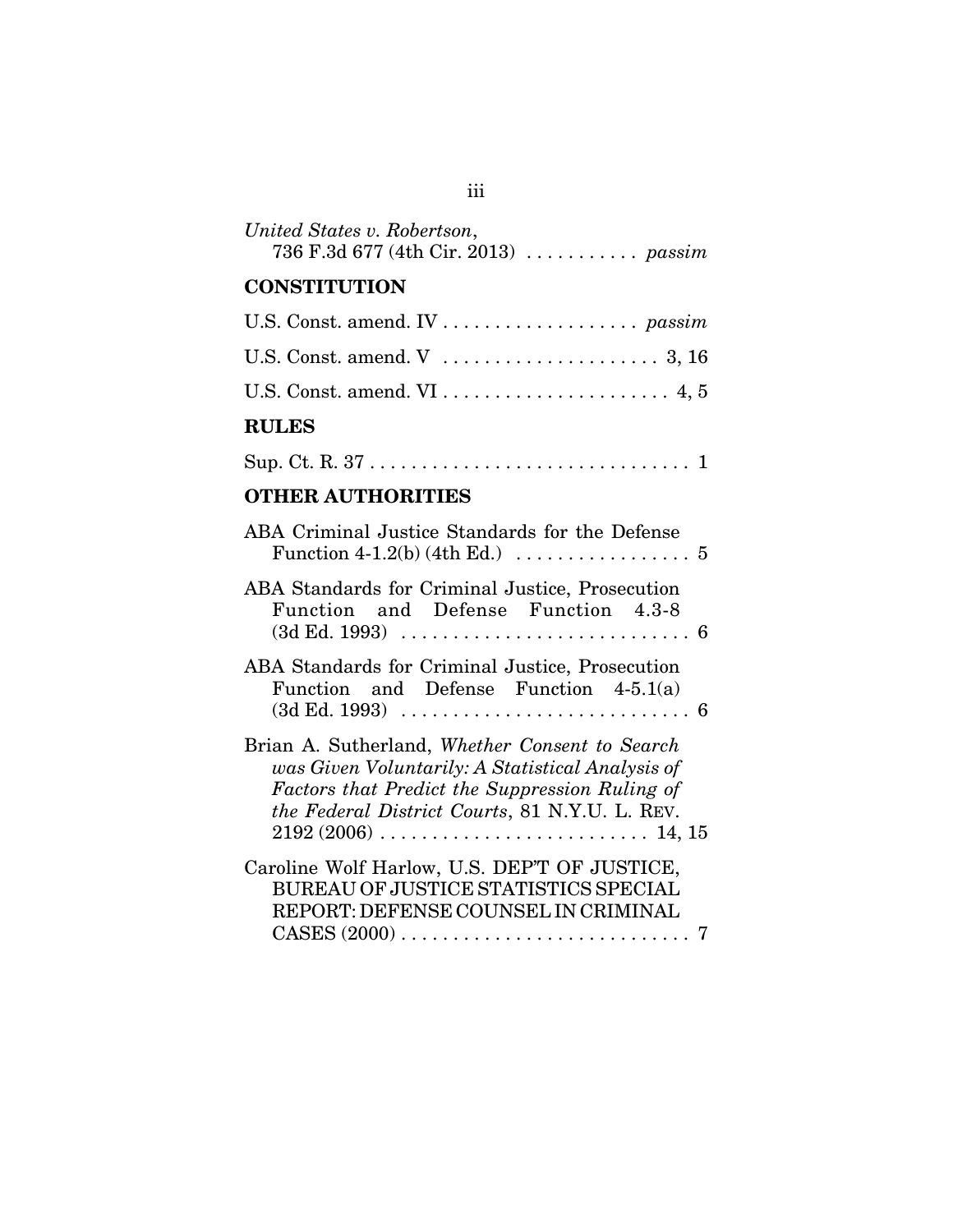| Christopher Campbell et al., Unnoticed, Untapped,<br>and Underappreciated: Clients' Perceptions of<br>their Public Defenders, 33 Behav. Sci. Law 751<br>$(2015)$<br>. 8                         |
|-------------------------------------------------------------------------------------------------------------------------------------------------------------------------------------------------|
| Jonathan D. Casper, Did You Have a Lawyer When<br>You Went to Court? No, I Had a Public Defender,<br>1 Yale Rev. L. & Soc. Action 4 (1971)  7                                                   |
| Marla Sandys & Heather Pruss, Correlates of<br>Satisfaction Among Clients of a Public Defender<br>Agency, 14 Ohio State J. Crim. L. 431 (2017) 8                                                |
| National Legal Aid and Defender<br>Assn.,<br>Performance Guidelines for Criminal Defense                                                                                                        |
| Orin Kerr, The Volokh Conspiracy, December 5,<br>2013 12:08 am in Fourth Amendment, available<br>at http://volokh.com/2013/12/05/voluntariness-<br>lawfact-distinction/  14                     |
| Peter F. Nardulli, The Societal Costs of the<br>Exclusionary Rule Revisited, 1987 U. Ill. L. Rev.<br>$223\,(1987)\,\ldots\,\ldots\,\ldots\,\ldots\,\ldots\,\ldots\,\ldots\,\ldots\,\ldots\,\,7$ |
| Steven Brill, An Uptick in Granting Suppression<br>Motions: Is Stop-and-Frisk to Blame?,<br>Huffington Post (June 17, 2014)  15                                                                 |
| Tracey L. Meares & Bernard E. Harcourt,<br>Foreword: Transparent Adjudication and Social<br>Science Research in Constitutional Criminal<br>Procedure, 90 J. Crim. L. & Criminology 733          |
|                                                                                                                                                                                                 |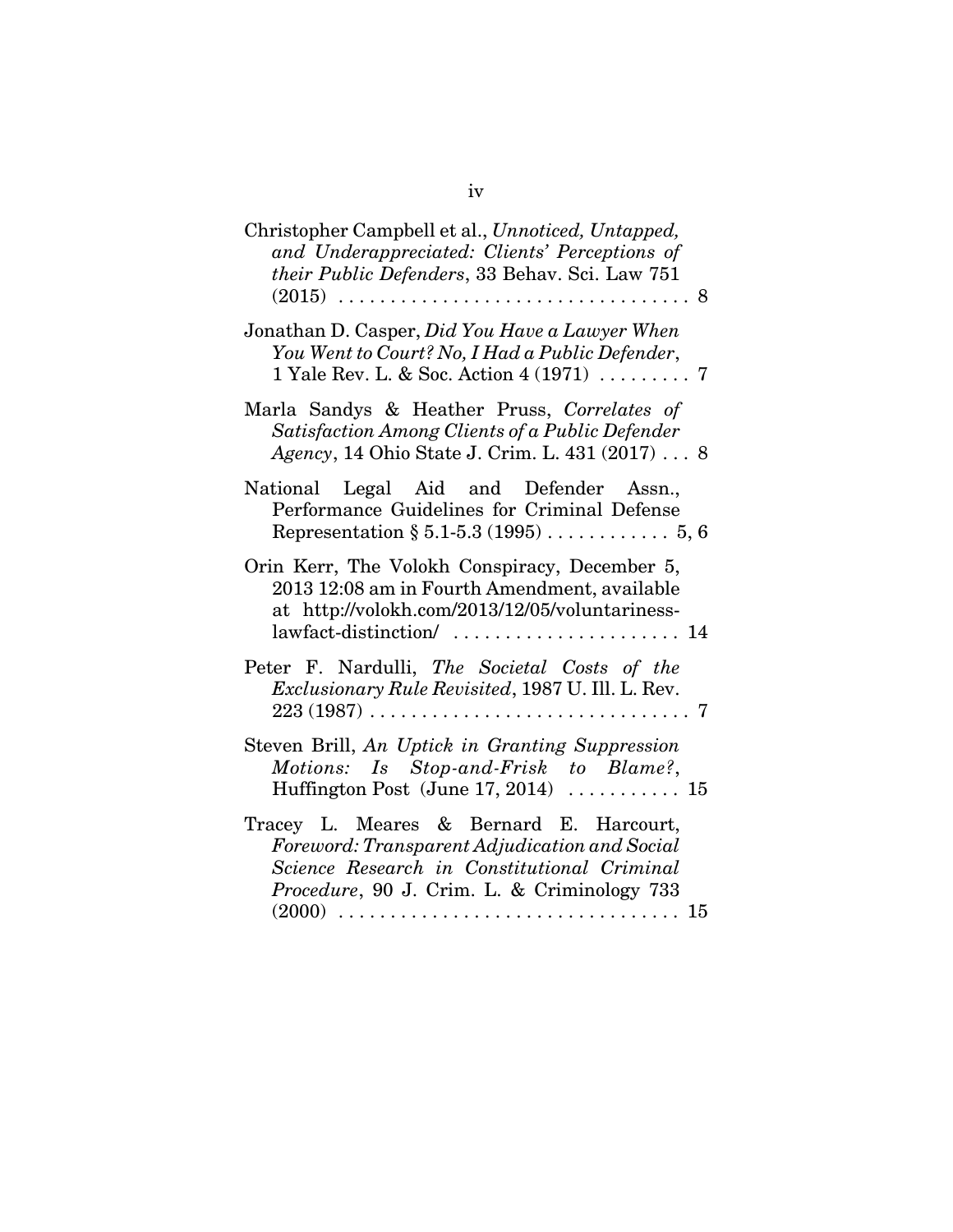### **INTEREST OF** *AMICUS CURIAE*

*Amicus Curiae* The National Association of Public Defense  $(NAPD)^1$  is an association of more than  $14,000$ professionals who deliver the right to counsel throughout all U.S. states and territories. NAPD members include attorneys, investigators, social workers, administrators, and other support staff who are responsible for executing the constitutional right to effective assistance of counsel. NAPD's members are the advocates in jails, in courtrooms, and in communities. They are experts in not only theoretical best practices, but also in the practical, day-to-day delivery of indigent defense services. Their collective expertise represents state, county, and local systems through full-time, contract, and assigned counsel delivery mechanisms, dedicated juvenile, misdemeanor, felony, capital, and appellate offices, and through a diversity of traditional and holistic practice models.

With reference to the Fourth Amendment right to be free from unreasonable searches and seizures, NAPD has been a leader in training public defenders to vigorously defend their clients' rights. To this end, NAPD hosts annual conferences where suppression advocacy is addressed, conducts frequent webinars on Fourth Amendment topics, and otherwise provides training to its members with respect to challenging

<sup>&</sup>lt;sup>1</sup> Pursuant to Rule 37, counsel note this brief was not authored by counsel for either party, and neither the parties nor their counsel have made any monetary contributions to the preparation or submission of this brief. The law firm of Nixon Peabody LLP undertook the printing and filing of this brief on a pro bono basis. After timely notice, the parties have consented to the filing of this brief.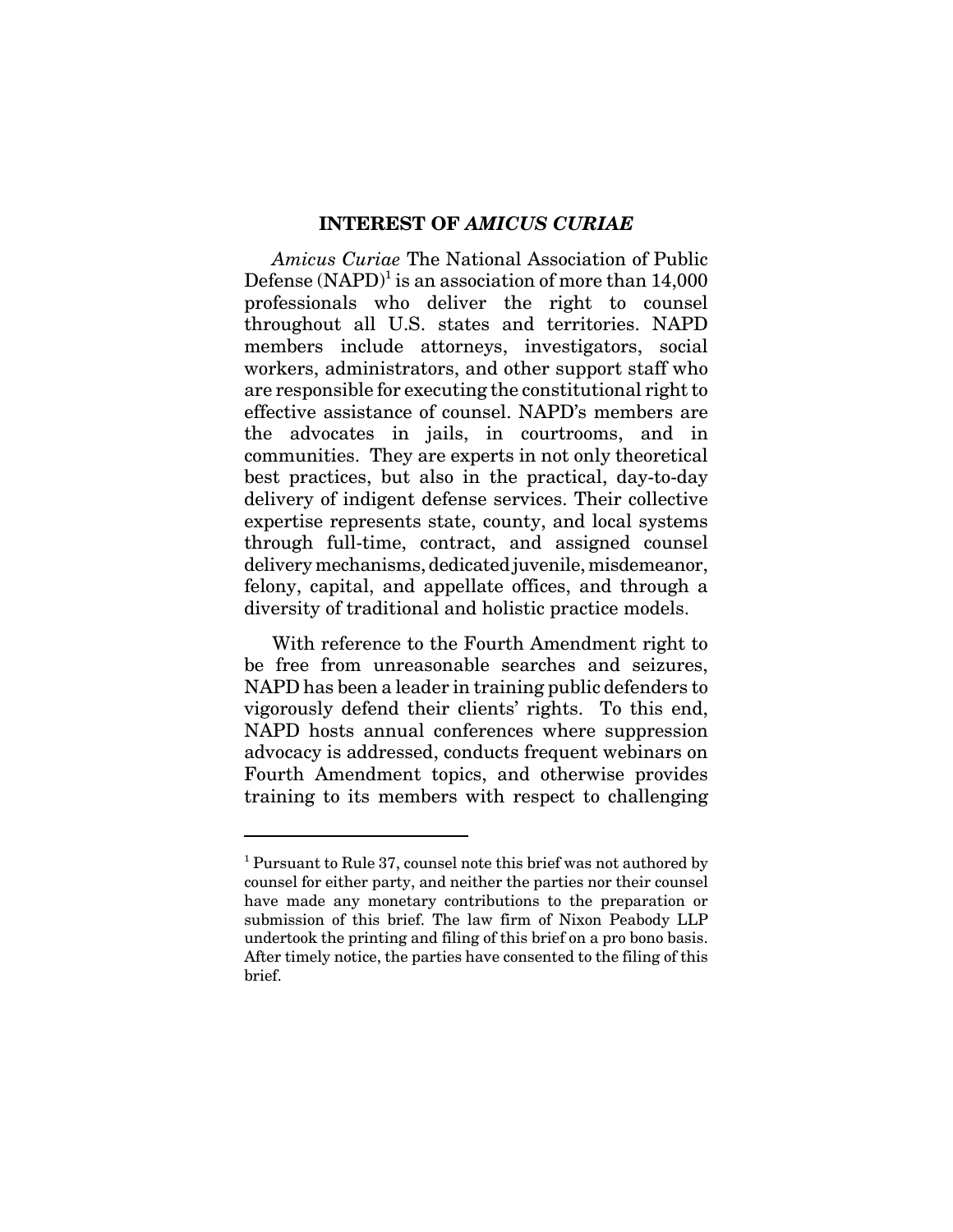warrantless searches through motions to suppress both at the trial level and on appeal. Accordingly, NAPD has a strong interest in the issues raised in this case.

## **SUMMARY OF THE ARGUMENT**

NAPD submits this brief in support of the Petition which seeks to clarify the appellate standard of review that applies to a trial court's conclusion that an individual voluntarily consented to a warrantless search. Criminal defense lawyers and their clients face real and systemic problems arising from the lack of a consistent, articulable standard of review for evaluating consent searches. Some appellate courts treat a determination that the defendant voluntarily consented to a search as a finding of fact and subject it only to clearly erroneous review, while other appellate courts view that determination as a mixed question of law and fact and review it *de novo*. In a close case, the difference in the standard of review may dictate the outcome.

The question of whether the accused or someone else voluntarily consented to a warrantless search arises with regularity in criminal proceedings and often assumes a central or even dispositive role in the case. Where the lawfulness of the search is objectively brought into question, a well-taken suppression motion may translate into materially more lenient plea offers. In some cases, the decision to accept a plea or go to trial, as well as the decision to appeal after a trial, will be tied directly to defense counsel's evaluation of the strength of the suppression motion. This includes how the trial court's findings will be treated on appeal. For example, in jurisdictions where the appeals court reviews the trial court's ruling for clear error, rather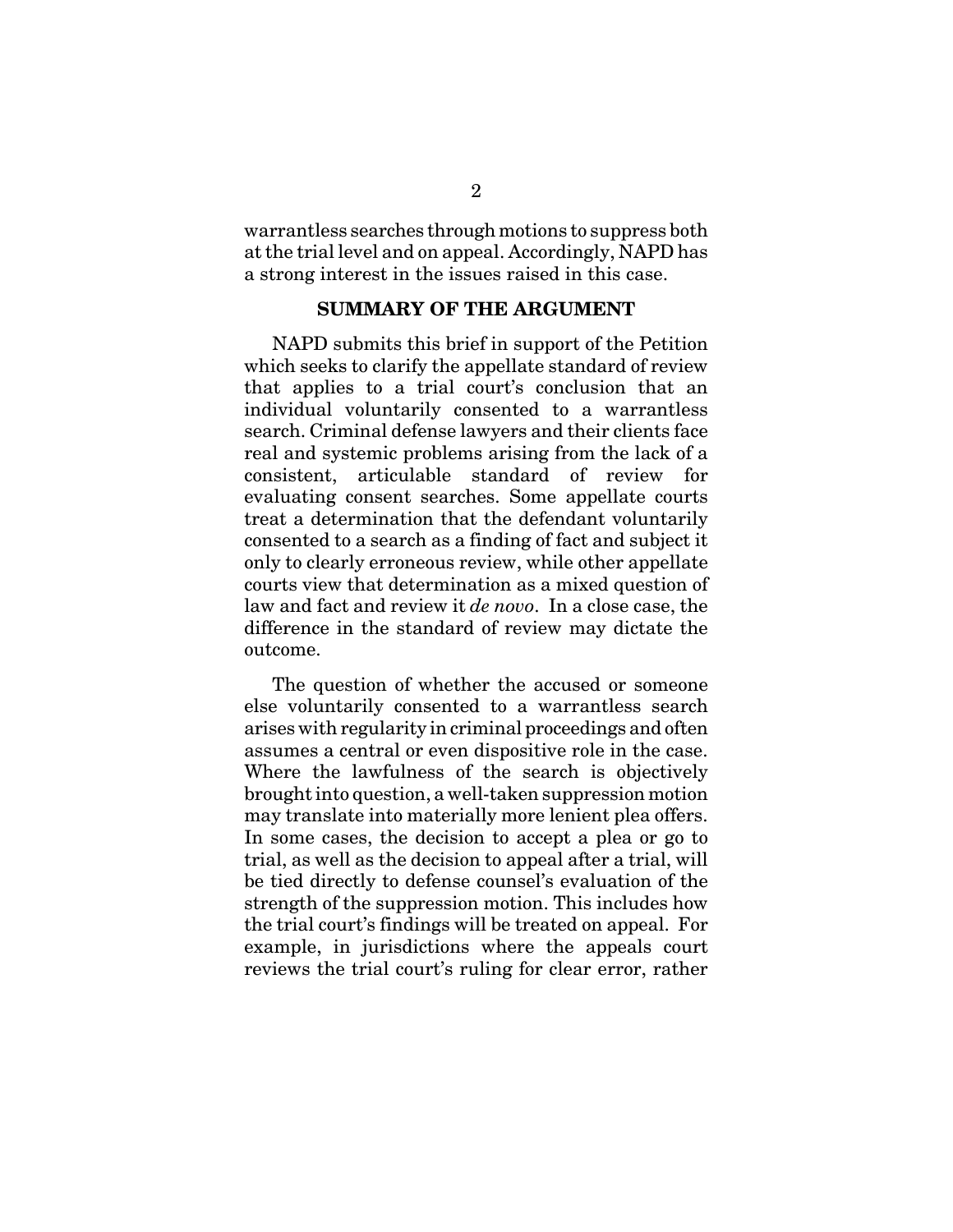than *de novo*, defense counsel is likely to view the suppression motion as rising or falling solely in the trial court. This is so because appellate courts looking for clear error will rarely disturb a trial court's finding that an individual voluntarily consented to a search. In these cases, public defenders may compensate for less robust review on appeal by more vigorous advocacy in the trial court. On the other hand, in jurisdictions where suppression motions are reviewed *de novo* on appeal, defense attorneys may be more likely to enter into conditional pleas, permitting an appeal if they are unsuccessful at challenging consent searches. Thus, on a pragmatic level, the consequences of disparate standards of review are tangible, and the lack of a consistent appellate standard impacts the advice and advocacy public defenders provide their clients.

This Court should provide defense counsel—and the accused, whose life and liberty are at stake—with a clear, uniform standard of review that can guide these important decisions. The adjudication of suppression motions gives concrete meaning to the promise of constitutionally-protected liberty interests under the Fourth Amendment. It is only through such motions that our justice system ensures freedom from unreasonable searches and seizures.

In the case of our Fifth Amendment rights to be free of coerced confessions, the nation's appellate courts speak with one voice: they all apply *de novo* review to any determination that the defendant voluntarily confessed. That makes sense. The same uniform standard of review logically should apply to the determination that an individual voluntarily consented to a search.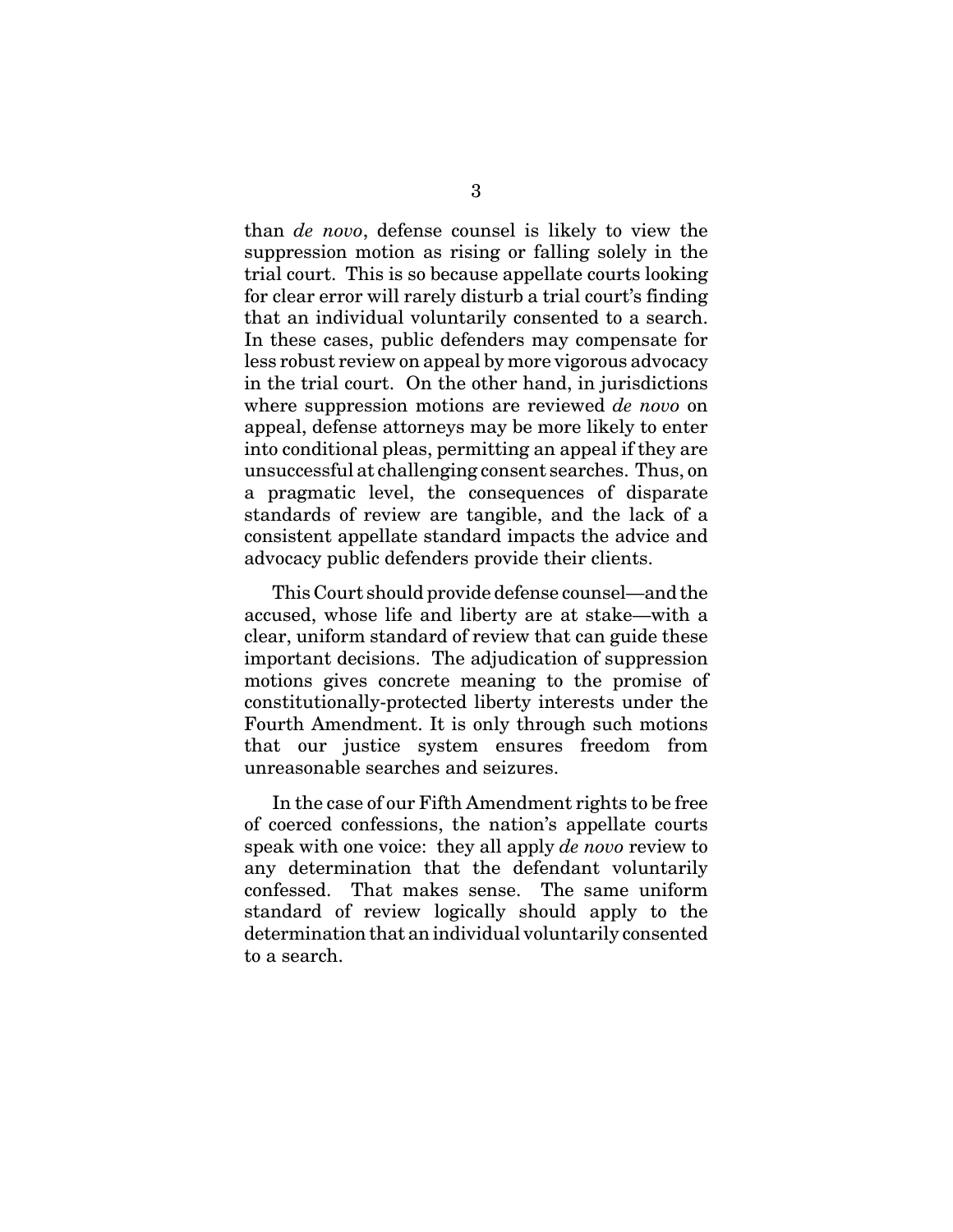But that is not the case. Unfortunately, state and federal courts do not speak with one voice when it comes to appellate review of decisions regarding the consent to search. The judicial variability in the standard of review exists across state and federal courts, with some courts issuing decisions that are either obtuse or self-contradictory, as different panels within the same court disagree as to the correct appellate standard. For NAPD's members, this uncertainty presents a great challenge in advising clients about the likelihood of a suppression motion being granted either by the trial court or on appeal. By clarifying the standard of review applicable to consent searches, the Court would also in a sense preserve the protected Sixth Amendment right to counsel, by equipping public defenders with the clarity they need to adequately advise, represent, and advocate for their clients. As such, this case commands the Court's review.

#### **ARGUMENT**

## **I. The Impact on Representation: How The Murkiness of the Standard of Review Impairs Representation and Hurts Defendants.**

Public defenders around the country regularly encounter warrantless searches where the government relies on voluntary consent to overcome the absence of a search warrant. In each such case where the standard of review is unsettled on its face or in its application, the lack of clarity has a major impact on: (1) the public defender's ability to counsel clients, and (2) the client's ability to make an informed decision.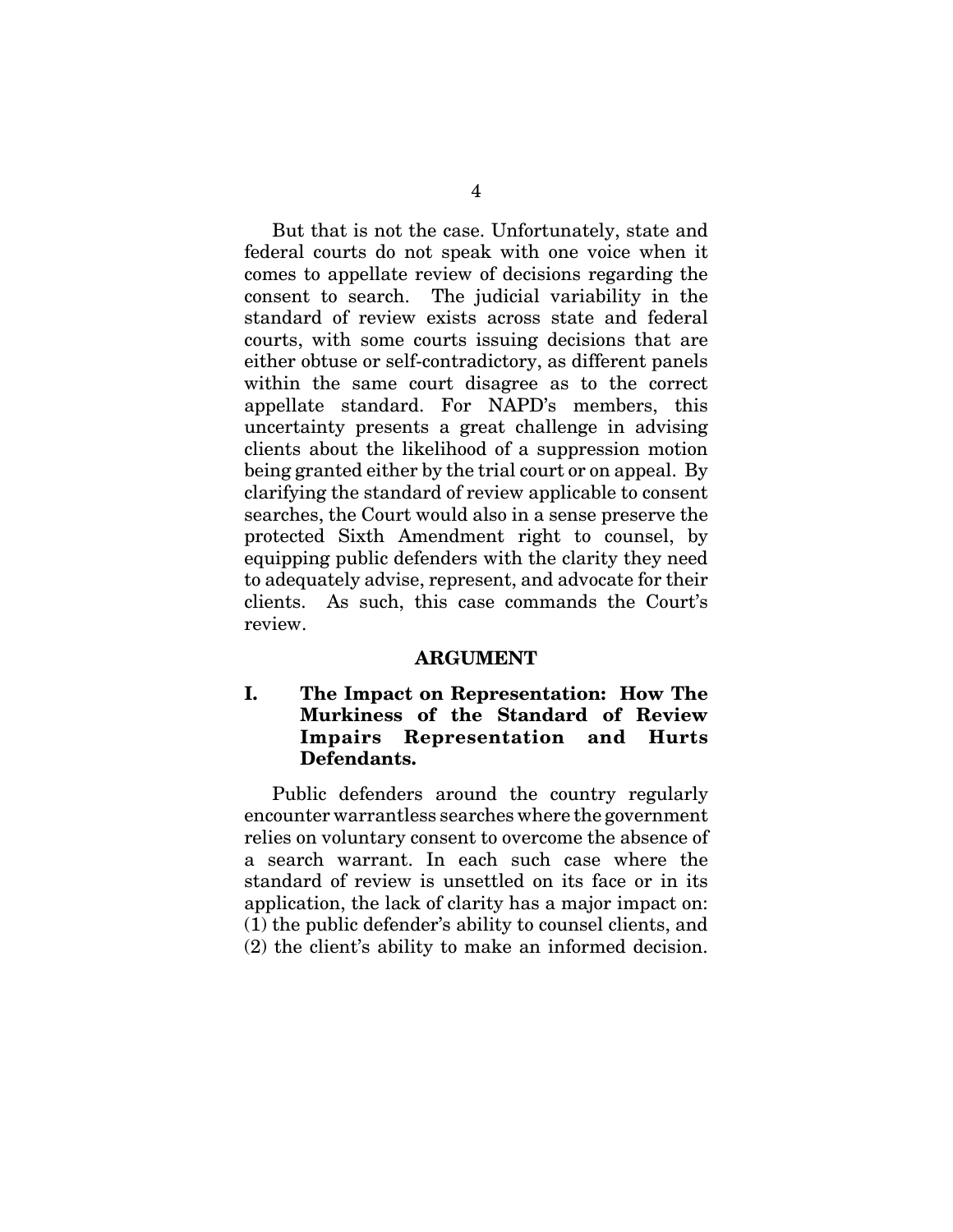This has both Fourth Amendment and Sixth Amendment implications.

Public defenders owe a duty of competent representation to their clients. *See, e.g., Strickland v. Washington*, 466 U.S. 668 (1984); ABA Criminal Justice Standards for the Defense Function 4-1.2(b) (4th Ed.) ("[t]he primary duties that defense counsel owe to their clients…are to serve as their clients' counselor and advocate with courage and devotion [and] to ensure that constitutional and other legal rights of their clients are protected."). Indeed, the client's right to effective assistance of counsel means nothing if the attorney assigned is not adequately equipped, with both knowledge and resources, to represent the client. *See, e.g., Ake v. Oklahoma*, 470 U.S. 68 (1986). To be sure, the right to counsel is fundamental because it ensures that our adversarial criminal legal proceedings are fair and that resulting judgements are viewed as having legitimacy. *Kimmelman v. Morrison*, 477 U.S. 365, 375 (1984). As this Court's Chief Justice rightly observed, "[P]rosecutors, when they rise in court, represent the people of the United States. But so do defense lawyers—one at a time." *Kaley v. United States*, 134 S. Ct. 1090, 1114 (2013) (Roberts, C.J., dissenting).

The Court has insisted that criminal defense lawyers have a Sixth Amendment "duty to bring to bear such skill and knowledge as will render the trial a reliable adversarial testing process." *Strickland*, 466 U.S. at 688. That "skill and knowledge" includes identifying, investigating, and litigating motions to suppress illegally seized evidence. *Kimmelman*, *supra*; *see also* National Legal Aid and Defender Assn.,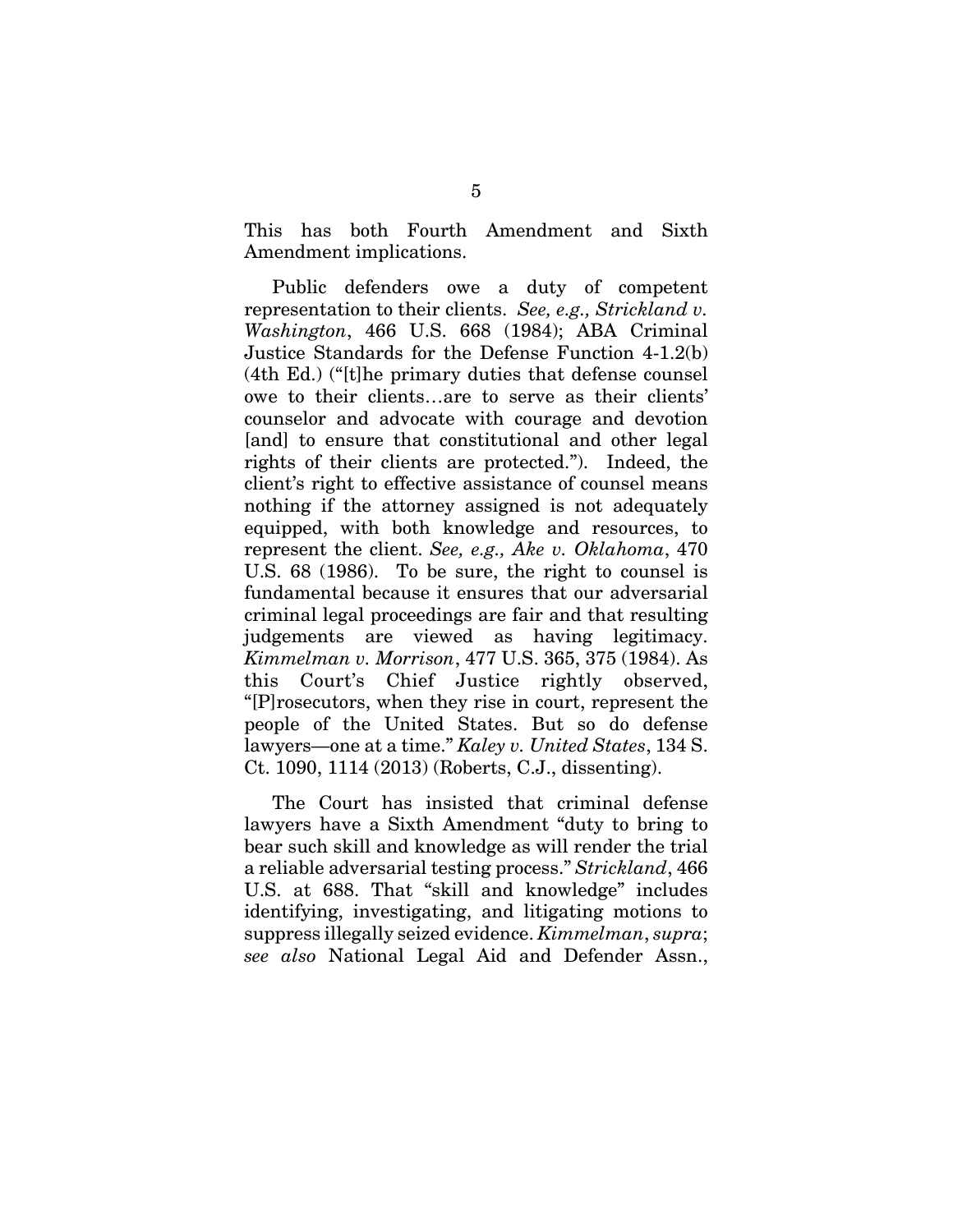Performance Guidelines for Criminal Defense Representation § 5.1-5.3 (1995) (emphasizing importance of pretrial motions, including suppression motions). The same interests are protected by the due process right to present a complete defense, that is, to confront and contest the prosecution case at every phase of the proceedings and through all available legal avenues. *See, e.g., Chambers v. Mississippi*, 410 U.S. 284, 294 (1973); *Crane v. Kentucky*, 476 U.S. 683, 690 (1986). Equally crucial to the fairness and legitimacy of criminal proceedings are counsel's duties to advise the client "with complete candor concerning all aspects of the case, including a candid estimate of the probable outcome," ABA Standards for Criminal Justice, Prosecution Function and Defense Function 4-5.1(a) (3d Ed. 1993). This duty is closely related to counsel's obligation of keeping the client abreast of developments in the case. This includes issues related to the litigation of suppression motions, that will help the client "to make informed decisions" about his or her case. *Id*.; ABA Standard 4.3-8; *Padilla v. Kentucky*, 559 U.S. 356, 366-367 (2010) ("[p]revailing norms of practice as reflected in American Bar Association standards and the like . . . are guides" to defining the substantive meaning of the right to counsel (internal citations omitted)).

The Court should grant certiorari in the instant case because the fulfillment of these fundamental rights and duties is being hindered unnecessarily by the deep divisions across the country regarding the applicable standard of review on appeal of Fourth Amendment suppression claims. The need for clarity is heightened by empirical analysis revealing that, despite the marginal success rates of suppression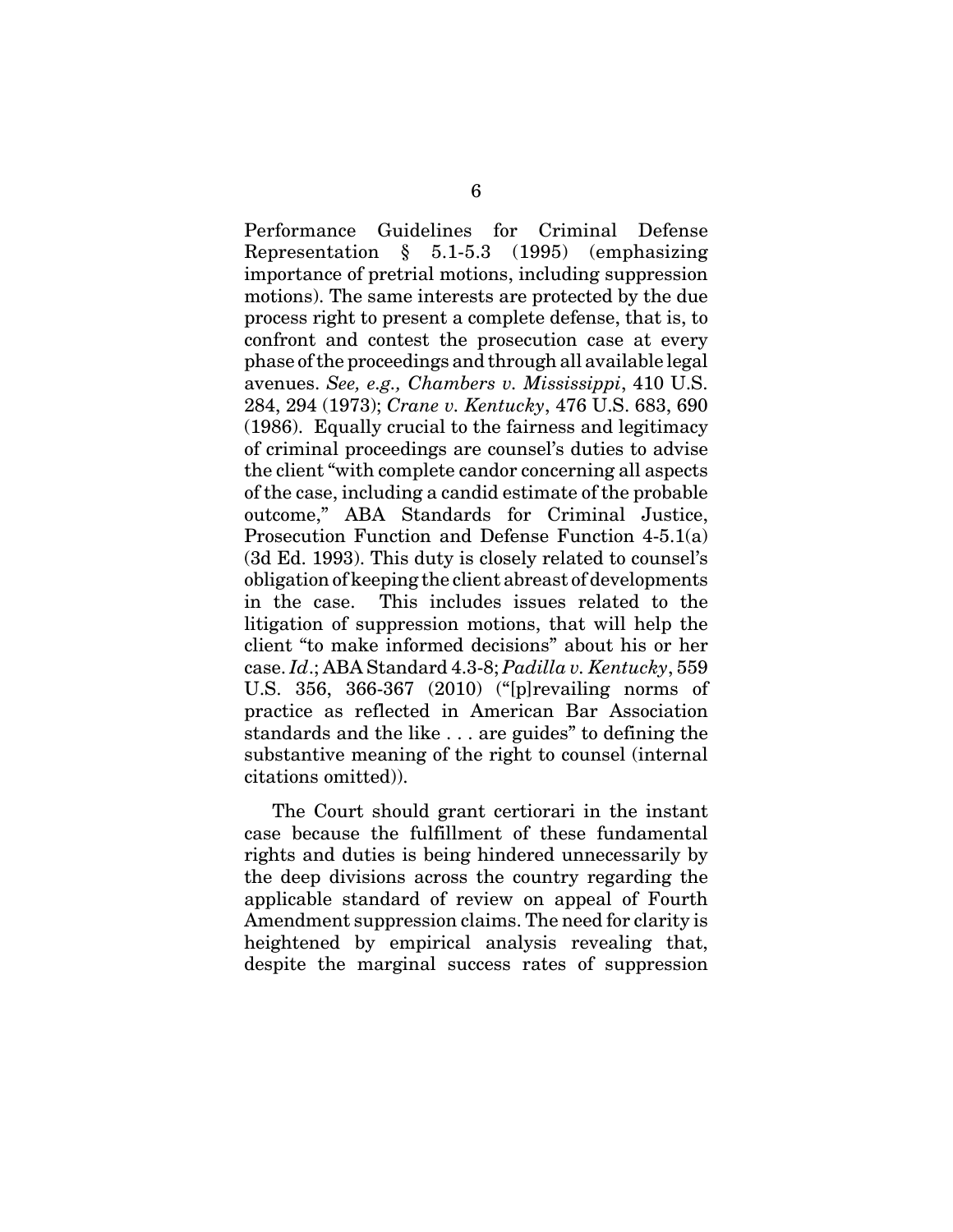motions at trial, *see* Peter F. Nardulli, *The Societal Costs of the Exclusionary Rule Revisited*, 1987 U. Ill. L. Rev. 223, 226 (1987), these motions nevertheless play a crucial role in defendants' exercise of their fundamental right to go to trial versus pleading guilty and underscore the need for accurate advice on the implications of filing, litigating, and appealing such motions. *See id*. at 237-238.

The need for clarity on the issue before this Court is particularly keen in the vast majority of criminal cases that involve public defenders. *See, e.g.*, Caroline Wolf Harlow, U.S. DEP'T OF JUSTICE, BUREAU OF JUSTICE STATISTICS SPECIAL REPORT: DEFENSE COUNSEL IN CRIMINAL CASES 1 (2000), available at http://www.bjs.gov/index. cfm?ty=pbdetail&iid=772 [http://perma.cc/54XC-TNMS] (estimating that eighty-two percent of criminal defendants facing felony charges cannot afford to hire counsel). This is so because, in fulfilling client rights and reciprocal duties to offer sound advice about the prospects for success in litigating a suppression motion, and on the crucial implications of that litigation for the decision to plead guilty or go to trial, public defenders face enormous hurdles in establishing and building the trust and open communication that serves as a foundation for providing that advice and ensuring that indigent defendants can hear and act upon it. To put it bluntly, a "Public Pretender" stereotype taints far too many relationships between indigent defendants and their lawyers. *See* Jonathan D. Casper, *Did You Have a Lawyer When You Went to Court? No, I Had a Public Defender*, 1 Yale Rev. L. & Soc. Action 4 (1971). Empirical research documents the distrust that many indigent defendants have toward state-provided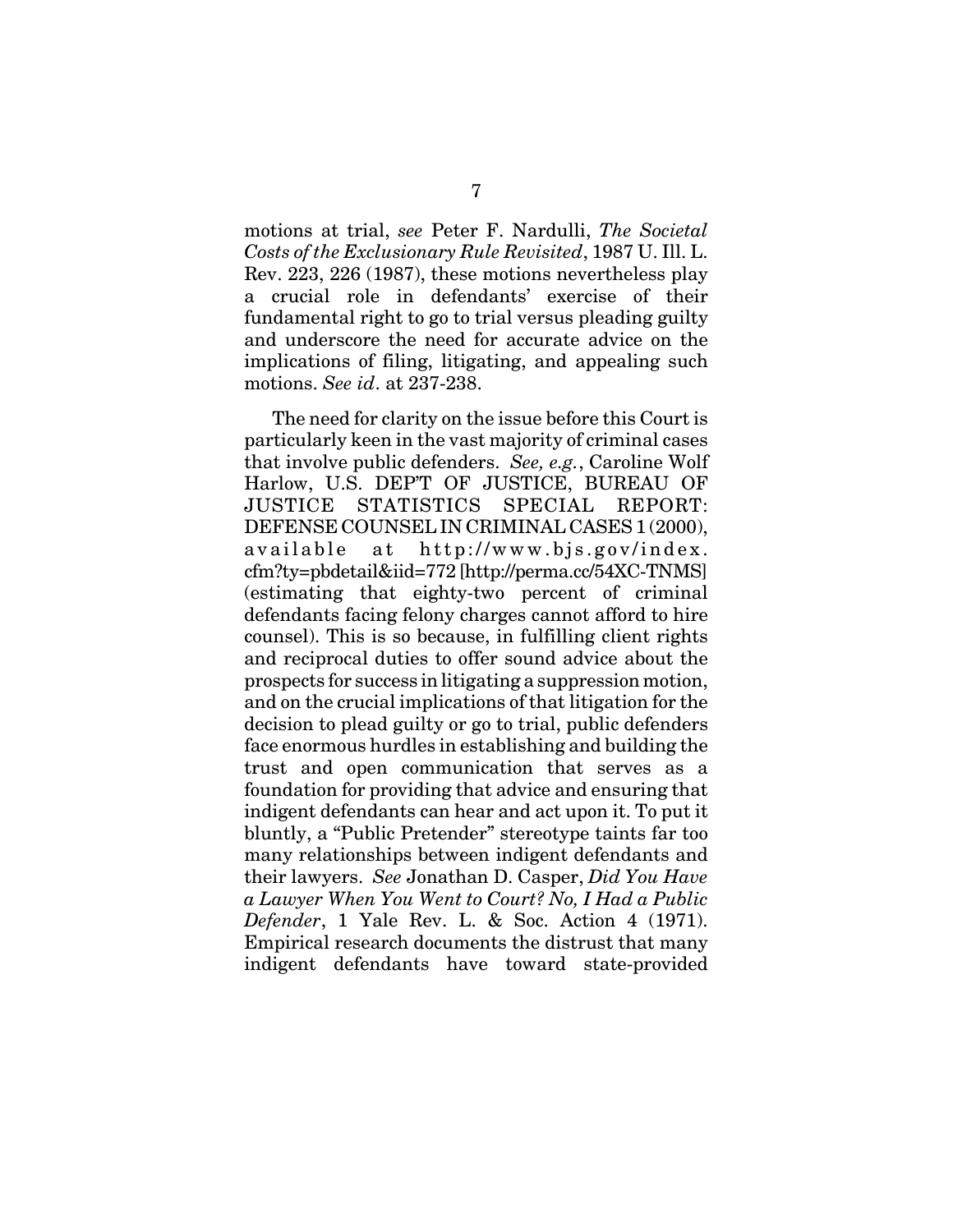counsel, whether those lawyers are viewed as being partners in the prosecution, as simply being incompetent, or as being so overworked and underresourced that they cannot fulfill the basic duties to communicate, investigate, and advocate. *See, e.g.,* Christopher Campbell et al., *Unnoticed, Untapped, and Underappreciated: Clients' Perceptions of their Public Defenders*, 33 Behav. Sci. Law 751, 762-764 (2015); *see also* Marla Sandys & Heather Pruss, *Correlates of Satisfaction Among Clients of a Public Defender Agency*, 14 Ohio State J. Crim. L. 431, 455 (2017) (demonstrating importance to defendants of core rights to communication, investigation, and advocacy by public defense lawyers). Client concerns about the competency and effectiveness of public defenders are heightened if the appointed attorney cannot explain the standard of appellate review or offer a reasonable prediction of the outcome of the appeal.

Regrettably, the judicial morass that exists with respect to the standard of review for consent searches (*see* Petitioner Murat Aksu's Petition for a Writ of Certiorari at 15-25) leaves public defenders illequipped to offer advice. Take, for example, a federal public defender in the Fourth Circuit who must explain to a client the standard of review that will be applied by the court of appeals after the district court rules on the client's suppression motion challenging a consent search. The law in the Fourth Circuit is incredibly fractured as to how appellate panels treat appeals of consent searches. *Compare United States v. Robertson*, 736 F.3d 677, 680 (4th Cir. 2013), and *United States v. Carter*, 300 F.3d 415, 423 (4th Cir. 2002). *See* Argument Point II, *infra*. Some judges in that circuit apply a variation of the "clearly erroneous" standard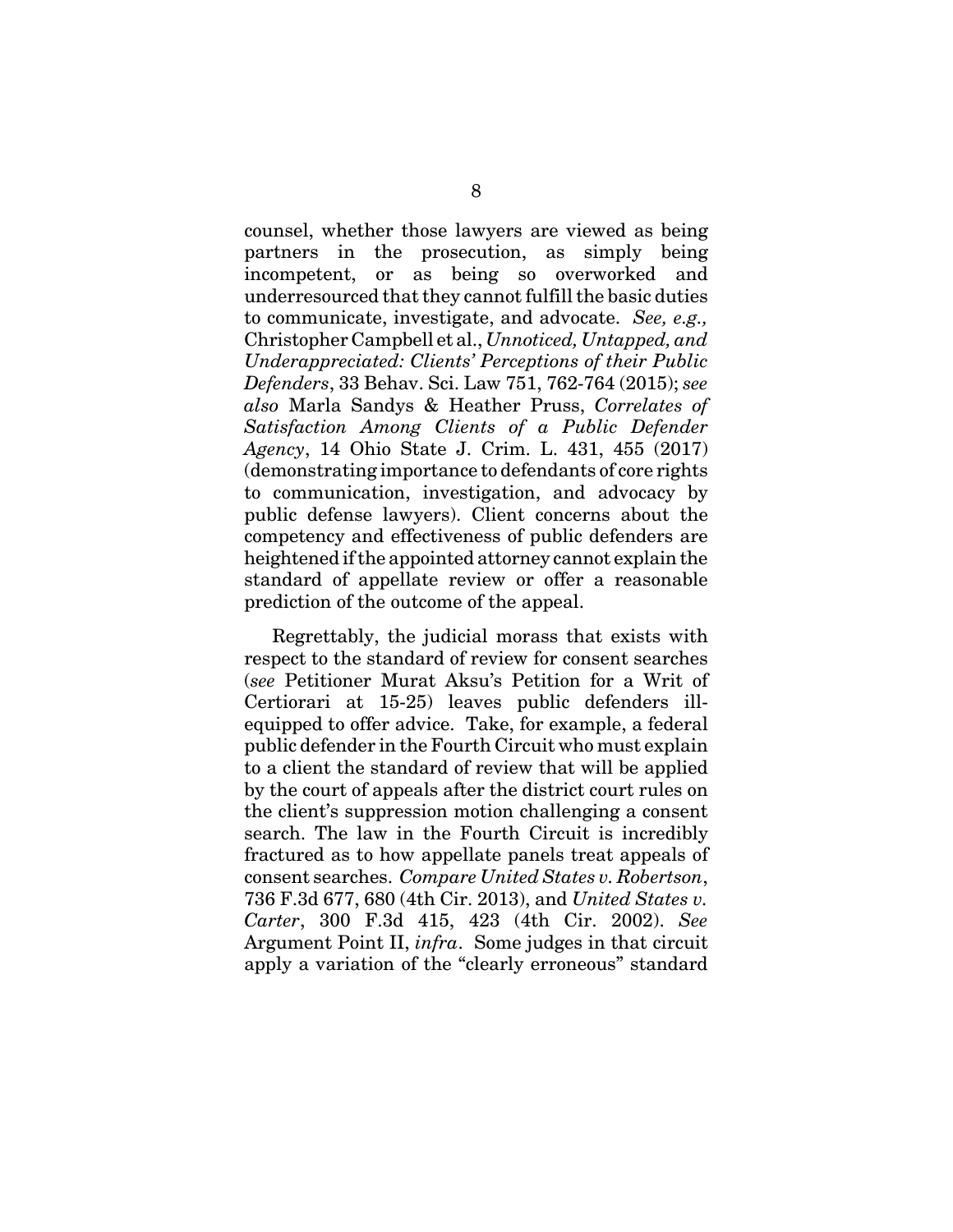that recognizes a legal element in the analysis, and will in effect (if not in name) apply a deferential standard to the historical facts and *de novo* review to the ultimate legal question of "voluntariness." *See Robertson,* 736 F.3d at 680 (majority). A defense attorney in the Fourth Circuit would have no way to predict how the standard of review will be applied. In this way, the failure of the courts to articulate and apply a consistent standard of review leaves lawyers poorly equipped to advise their clients, and leaves clients without important information that should be available to them in order to make an informed decision about accepting a plea, going to trial, or appealing. Saying to a client "it's a crap shoot" is a poor excuse for legal advice. But it may be the best a public defender can do with the unsettled, conflicting, and unclear standards of review that many appellate courts now apply to voluntariness findings.

Granting the Petition will allow the Court to clarify the legal test for the voluntariness of consent to search and allow state and federal courts to adopt clear and consistent standards of appellate review. This will enable state and federal public defenders to do their jobs, advising clients about an often crucial part of the case, and allow clients to make informed choices. The Court should accordingly accept review of this case to clarify the standard of review that applies to consent searches.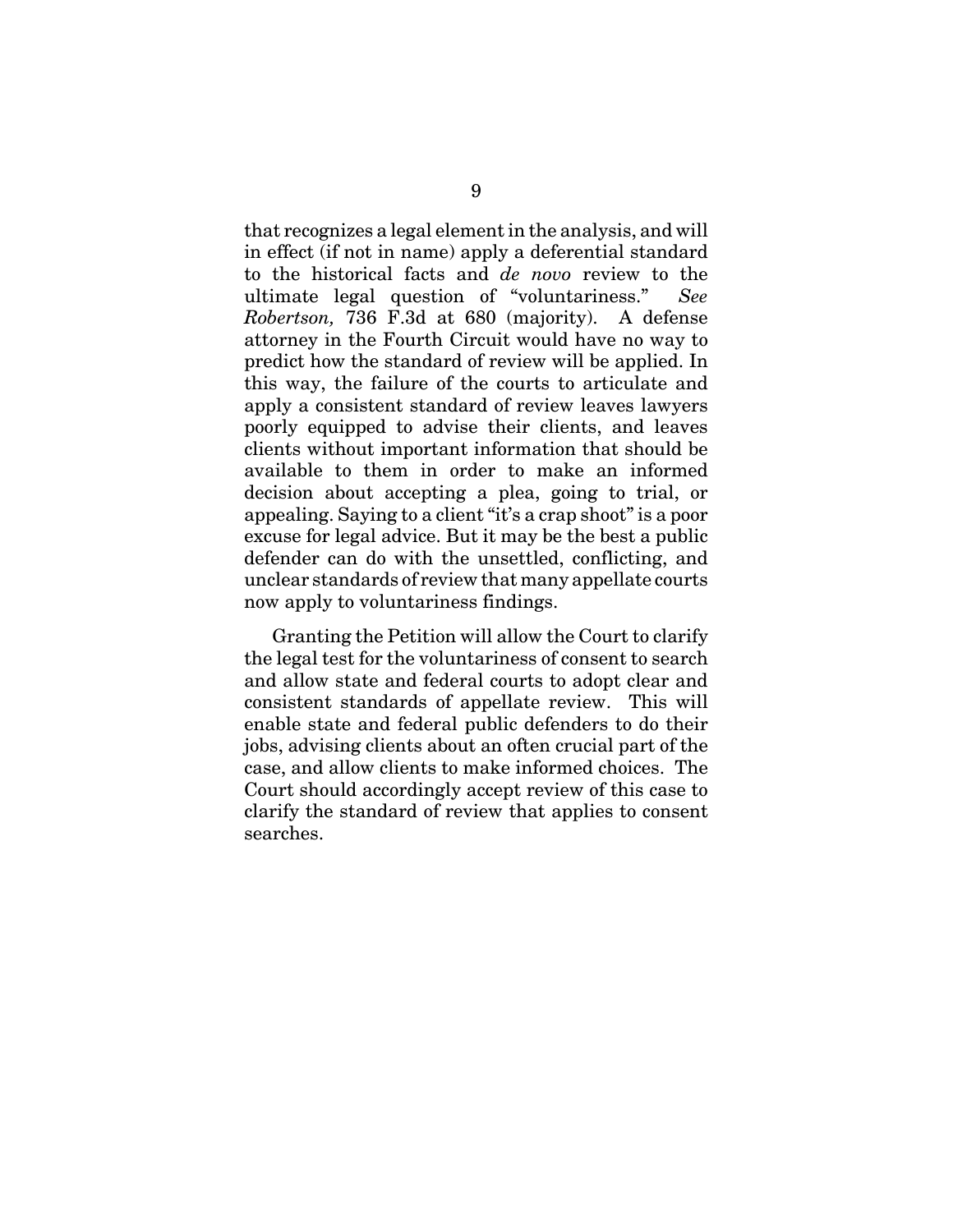## **II. A Practical Example: The Fourth Circuit's Split Panel Decision in** *United States v. Robertson*

The Fourth Circuit's decision in *United States v. Robertson*, 736 F.3d 677 (4th Cir. 2013), and the district court litigation that preceded it, provide a poignant example of just how disruptive the lack of a concise, defined standard of review for consent searches can be.

## **A. District Court Denial of Suppression Motion**

In *Robertson*, the district court denied the defendant's suppression motion which sought to prevent admission into evidence of a firearm removed from the defendant's waistband during a warrantless search at a bus stop. *United States v. Robertson*, 2011 U.S. Dist. LEXIS 135526 (N.D.N.C. Nov, 22, 2011). The district court heard testimony from live witnesses, including the arresting officer and the defendant. *Id*. at \*1-5. In finding the defendant had voluntarily consented to the search of his person, the district court credited the testimony of the arresting officer who conducted the search. *Id*. at \*1. The court found the defendant's testimony was not credible. *Id*. at \*6. The district court issued a thorough and well-reasoned opinion, according to the dissenting member of the Fourth Circuit panel. *United States v. Robertson*, 736 F.3d, 677, 681 (4th Cir. 2013) (Wilson, J., dissenting). The record established that police responded to a call of "a disturbance involving three black males in white t-shirts chasing another person with a firearm." *Robertson*, 2011 U.S. Dist. LEXIS 135526, at \*1-2. The chase occurred in an urban, high crime area. *Id*. at \*2,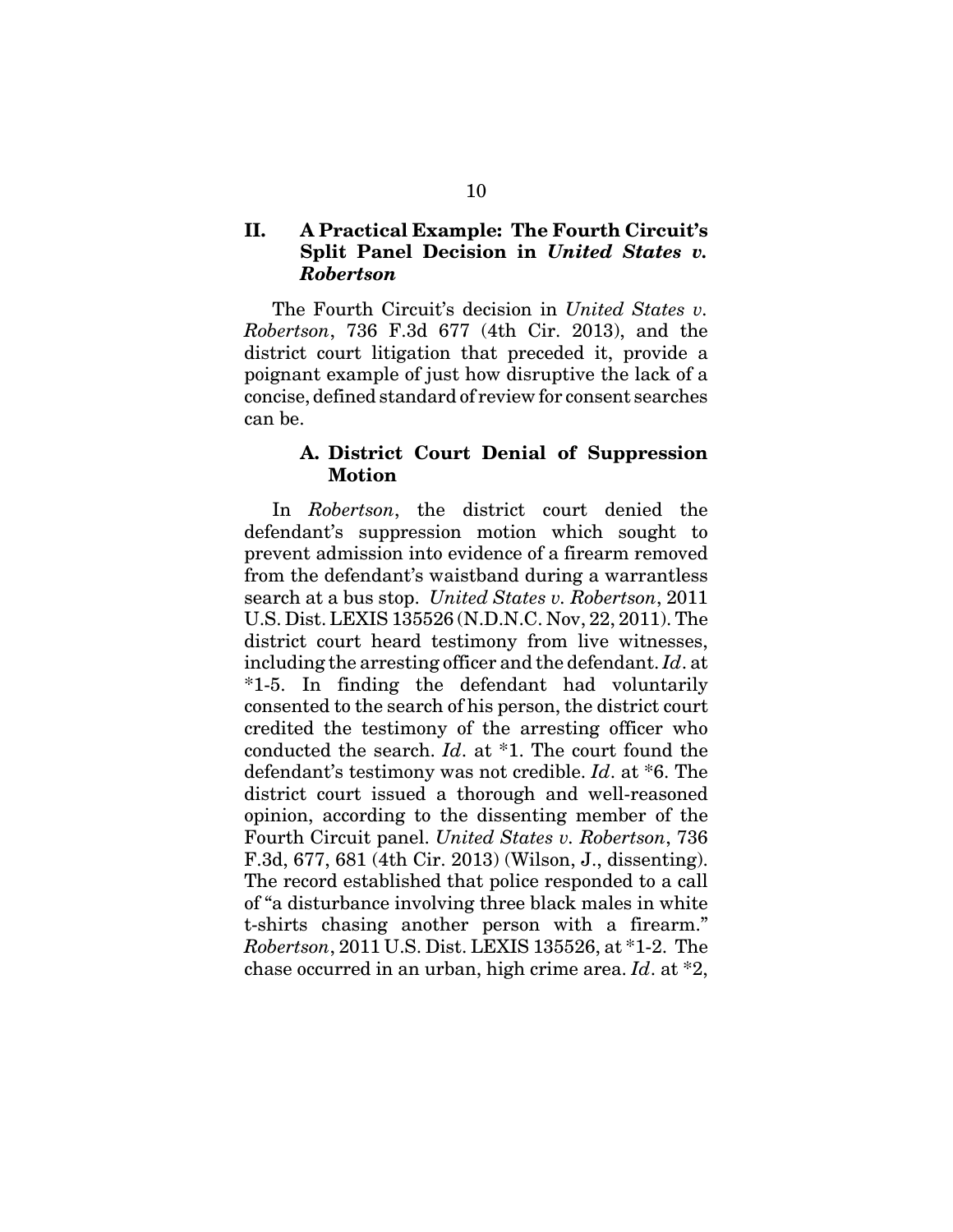22. Three police cars carrying four or five officers responded. The arresting officer is of short stature (5'2"). *Id*. at \*23; *Robertson*, 736 F.3d at 679. He found the defendant (who is 6'1" tall) seated alone in a bus stop shelter. *Robertson*, 2011 U.S. Dist. LEXIS 135526, at \*3. He was sitting apart from several African American men wearing white t-shirts. *Id*. The defendant had on a dark t-shirt. *Id*. The officer stood outside the shelter and said, "Do you have anything illegal on you?" *Id*. He then beckoned with his hand for the defendant to step outside the shelter and come toward the officer while at the same time asking if he could search him. *Id*. The defendant walked several feet toward the officer in response to the officer's hand motion and raised his arms. *Id*. at \*4. He apparently did not say anything while doing so. The officer "regarded this as consent." *Id*. At no time did the officer advise the defendant he did not have to consent. *Id*.

The district court acknowledged that the government bore the "burden to prove by a preponderance of the evidence that it obtained the knowing and voluntary consent to search and that the "[g]overnment must shoulder the burden of proving an individual freely and intelligently [gave] unequivocal and specific consent to the search uncontaminated by any duress or coercion, actual or implied." *Id*. at \*19.

Reciting the voluntariness standards in *Schneckloth v. Bustamonte*, 412 U.S. 218, 219 (1973), and surveying numerous circuit and district court cases, the district court concluded, based on the totality of circumstances, that the government met its burden. *Robertson*, 2011 U.S. Dist. LEXIS 135526 at \*7-29. The minimal police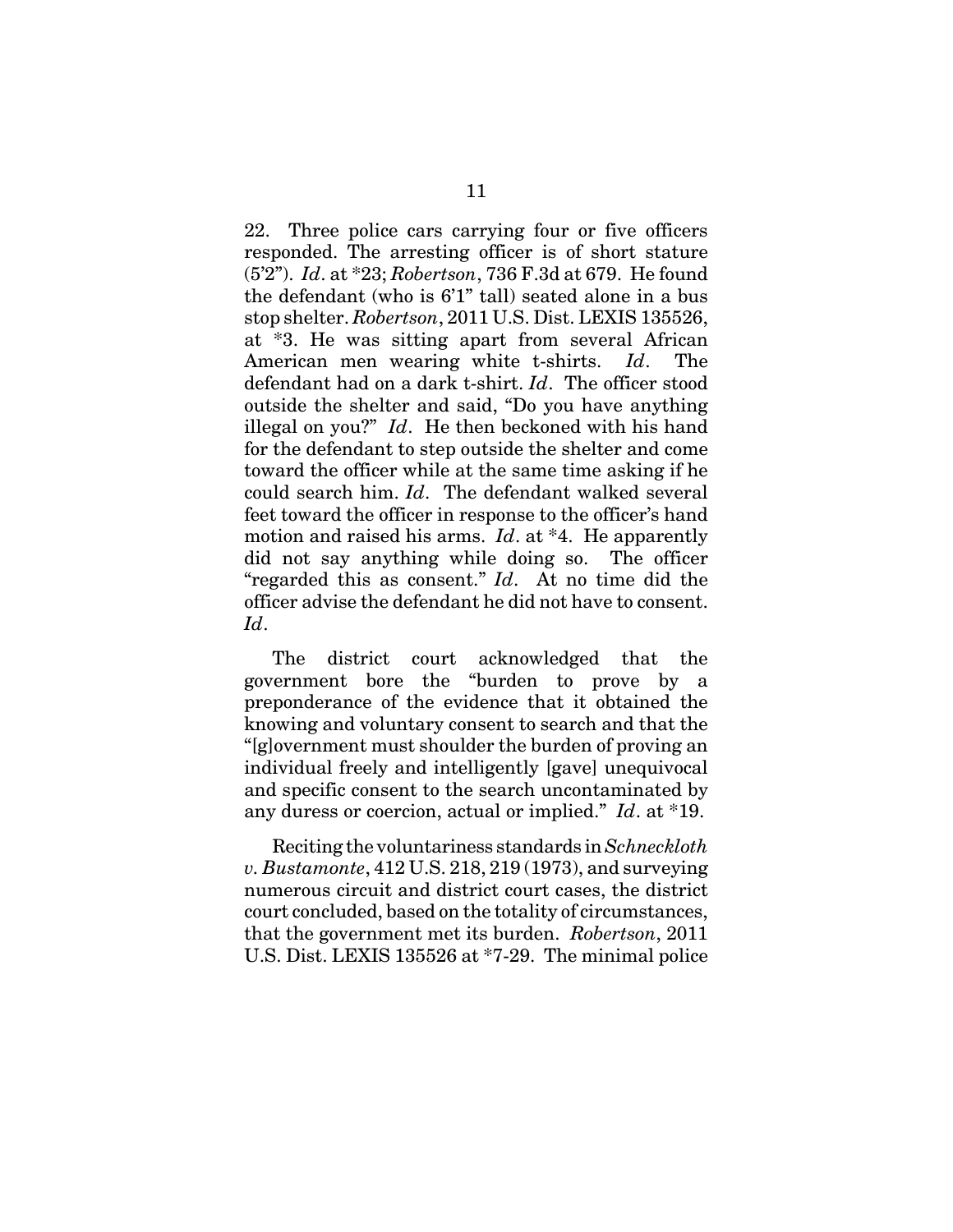contact was not coercive. The hand motion did not amount to a seizure (*id*. at \*18-19) or strip the subsequent search of its consensual nature. *Id*. at \*24. The defendant simply cooperated. *Id*. at \*24 & n. 9.

These facts present a close question as to the voluntariness of the consent. The closeness of the call is reflected in the length and thoroughness of the district court's opinion, in particular with respect to the officer's non-verbal command with his hand—with the court emphasizing its "careful consideration" of the arguments and case law on this point. *See id*. at \*4, 11- 19, 24-26.

#### **B. Fourth Circuit 2-1 Reversal**

### **1. Majority opinion**

The circuit court reversed the district court's ruling on the suppression motion. The majority purported to apply a clearly erroneous standard of review. *Robertson*, 736 F.3d at 680. The majority accepted the testimony of the arresting officer. The panel found, however, that the testimony did not establish lawful consent, but rather "begrudging submission to a command." *Id*. The majority observed that the "area around the bus shelter was dominated by police officers" (three police cars and five officers with holstered weapons) and the arresting officer was "immediately accusatory." *Id*. "When [the defendant] responded with silence, the officer waved [the defendant] forward and asked to conduct a search." *Id*. The office blocked his path. The majority of the panel believed these facts prevented voluntary consent to be given. *Id*. "[The] officer's initial, accusatory question, combined with the police-dominated atmosphere,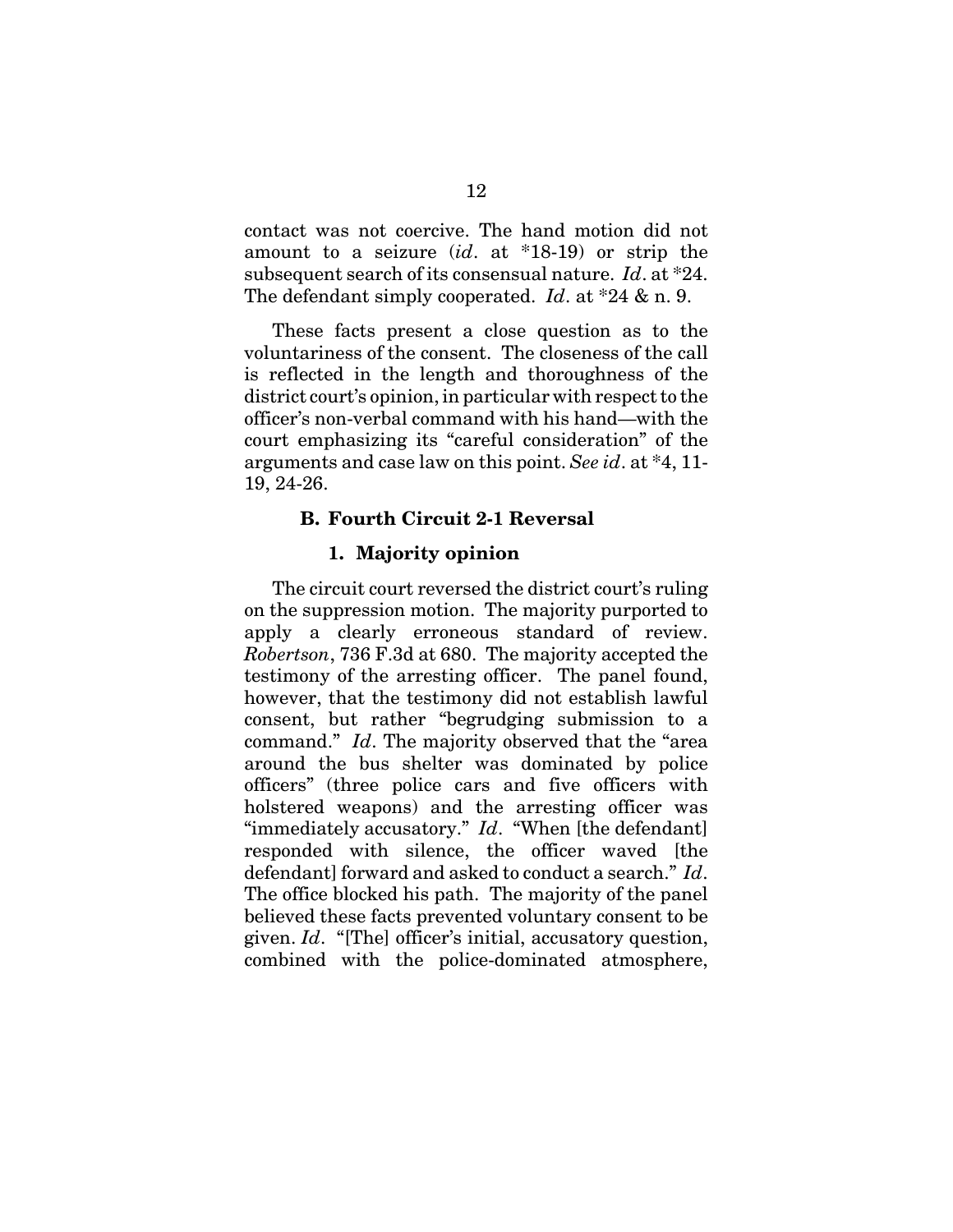clearly communicated to [the defendant] that he was not free to leave or refuse [the] officer's request to conduct a search." *Id*. The defendant "never gave verbal or written consent but merely surrendered to a police officer's command." *Id*. His "behavior was not a clear-eyed voluntary invitation to be searched; it was a begrudging surrender to [an] Officer's order." *Id*. at 681. The majority therefore reached an altogether different conclusion than the district court based on the same pattern of facts.

### **2. Dissenting opinion**

The dissenting member of the panel agreed that the record could be read as the majority did, but disagreed that such a reading was compelled. *Robertson*, 736 F.3d at 681-682. The dissent stated that "[t]he voluntariness of consent to search is a factual question, and as a reviewing court, we must affirm the determination of the district court unless its finding is clearly erroneous." *Id.* at 681 (quoting *United States v. Lattimore*, 87 F.3d 647, 650 (4th Cir. 1996) (en banc)). The dissent found "the majority's findings and opinion . . . every bit as logical and plausible as . . . the district court's findings and opinion" but reasoned that the clear error standard of review "requires this court to defer to the district court's plausible findings." *Id*. at 682. As the dissent noted, "the question is not whether the court of appeal's 'interpretation of the facts (is) clearly erroneous, but whether the District Court's finding [is] clearly erroneous." *Id*. (citing *Anderson v. City of Bessemer,* 470 U.S. 564, 573-574 (1985)).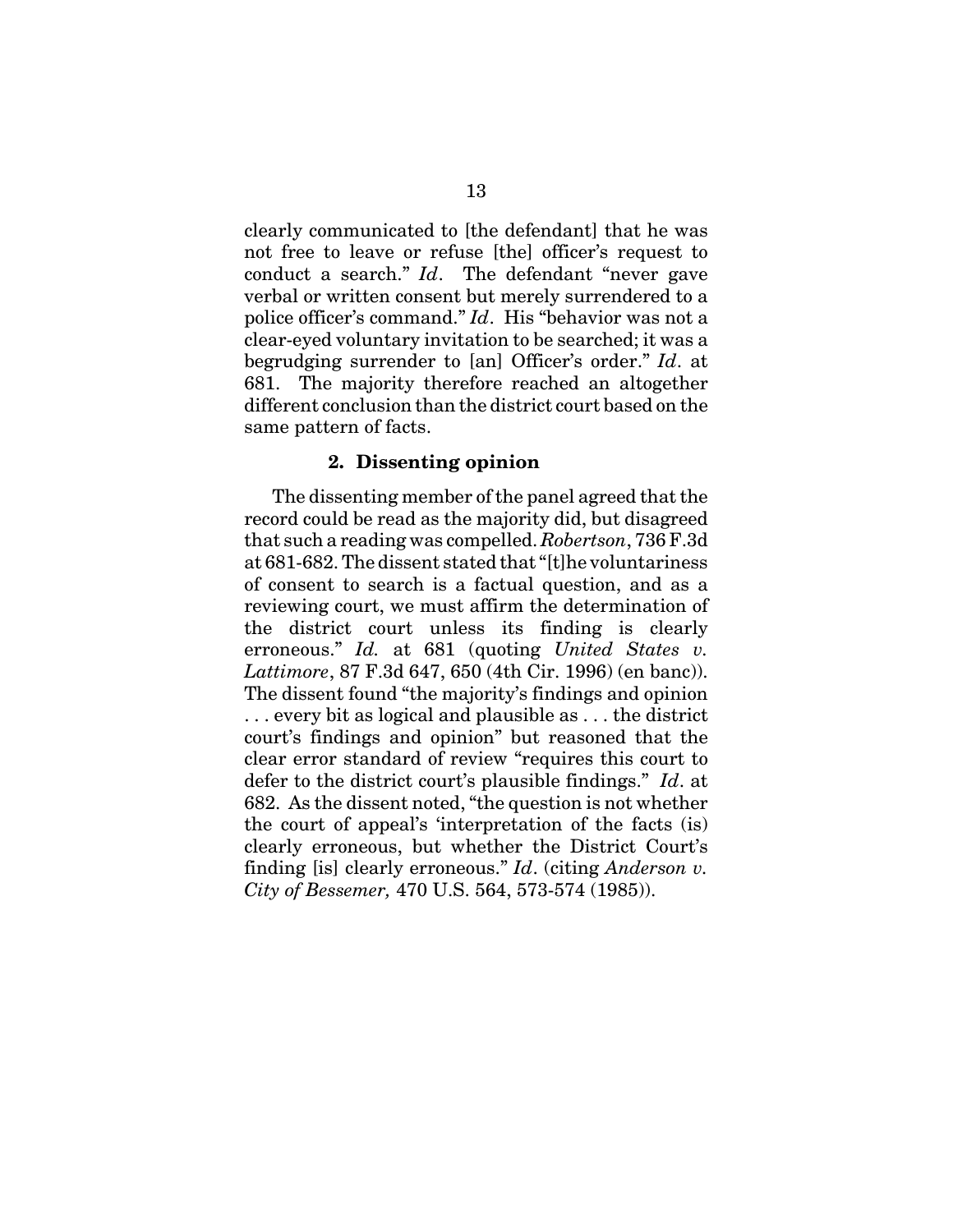#### **C. The Impact of** *Robertson*

The Fourth Circuit's decision in *Robertson* highlights the need for a consistent standard of review regarding the factual underpinnings of consent search findings. As one scholar has noted, in *Robertson* and other cases involving consent to search, "there [are] two layers of facts: The facts of what happened, and then the fact of whether the consent was voluntary."2

The Fourth Circuit's various pronouncements on the standard of review, and its struggles to apply it, illustrate a broader problem, one that is found in many state and federal courts. The law/fact distinction confounds lawyers and judges alike. No appellate standard of review should be so hard to perceive, understand, and apply.

## **III. The Policy Choice Implicit In Deciding Suppression Motions Supports** *De Novo* **Review.**

Determining whether consent to search was given voluntarily presents not only a mixed question of fact and law but in close cases offers a policy choice for the court, one that requires balancing liberty interests against public safety interests. See Brian A. Sutherland, *Whether Consent to Search was Given*

<sup>&</sup>lt;sup>2</sup> See "Voluntariness and the Law/Fact Distinction" by Orin Kerr (Law Professor at George Washington Law School), The Volokh Conspiracy, December 5, 2013 12:08 am in Fourth Amendment available at http://volokh.com/2013/12/05/voluntariness-lawfactdistinction/. The blog posts by Professor Kerr examined the circuit court's doctrinal confusion and presciently called for clarification from the Supreme Court.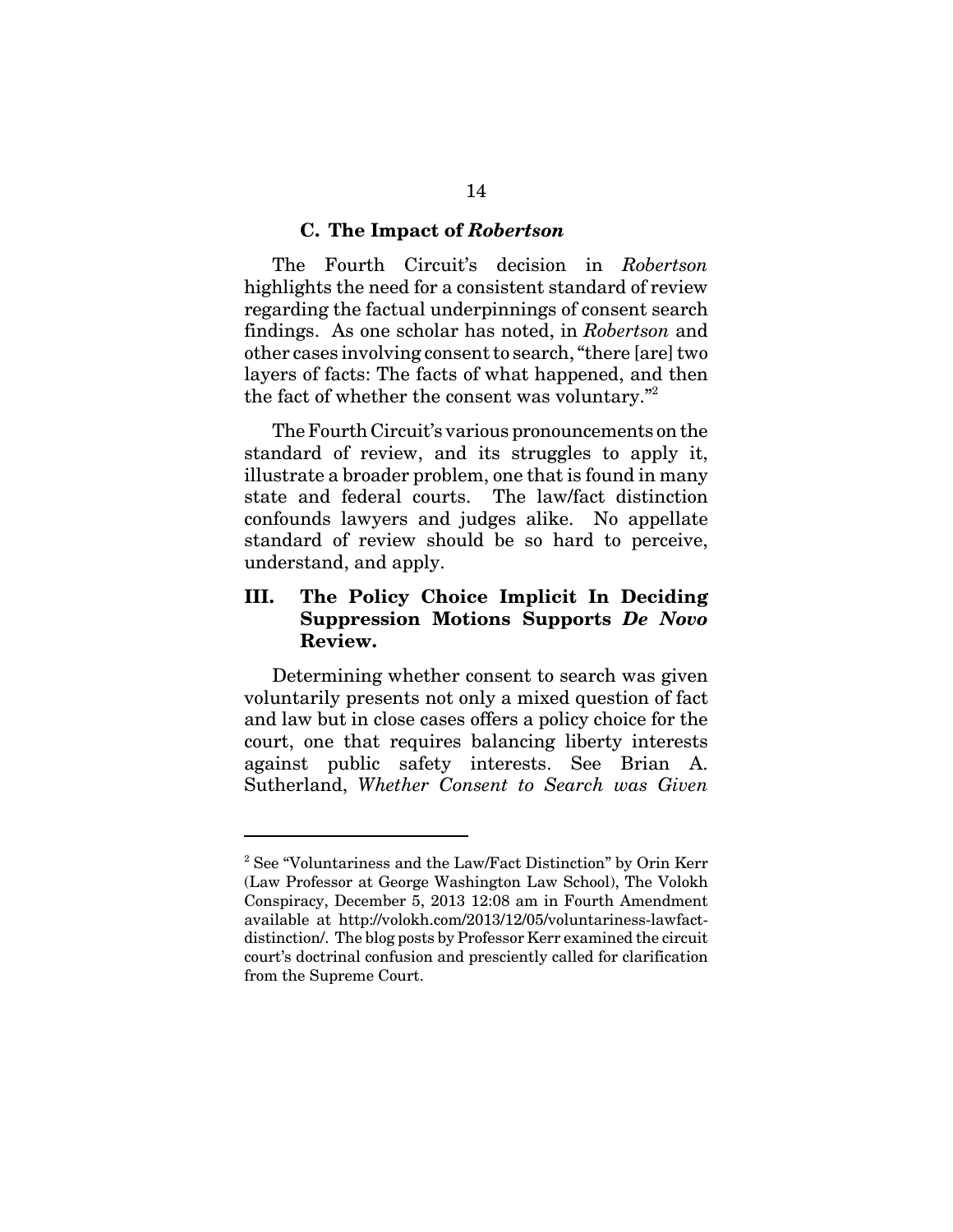*Voluntarily: A Statistical Analysis of Factors that Predict the Suppression Ruling of the Federal District Courts*, 81 N.Y.U. L. REV. 2192, 2195 (2006)("The results of this study support the legal fiction hypothesis that 'voluntariness' is a 'placeholder for an analysis of the competing interests of order and liberty'")(hereafter "Statistical Analysis") (quoting Tracey L. Meares & Bernard E. Harcourt, *Foreword: Transparent Adjudication and Social Science Research in Constitutional Criminal Procedure*, 90 J. Crim. L. & Criminology 733, 738 (2000)).

According to the "Statistical Analysis," which offers an empirical study of federal suppression motion rulings, the finding that consent was given voluntarily amounts to a "legal fiction" that depends not on the totality of the circumstances, but rather, on whether police misconduct occurred. In this way the suppression motion serves as a proxy referendum on police behavior rather than a true evaluation of the person's ability to give voluntary consent, whether judged objectively or subjectively. *See* Sutherland, 81 N.Y.U L. REV. at 2194- 2195. In short, this study concludes that "consent is voluntary in the absence of police misconduct." *Id*. at 2194-95 ("courts find consent voluntary if the evidence does not show police misconduct"). Factors not related to police misconduct have little or no bearing on the outcome of a suppression motion. *Id*. at 2195. The findings of the Statistical Study appear to be borne out by the increase in suppression motions being granted in response to aggressive policing activities. *See* Steven Brill, *An Uptick in Granting Suppression Motions: Is Stop-and-Frisk to Blame?*, Huffington Post (June 17, 2014) ("The common theme among the cases is the courts' finding of facts that indicate that police officers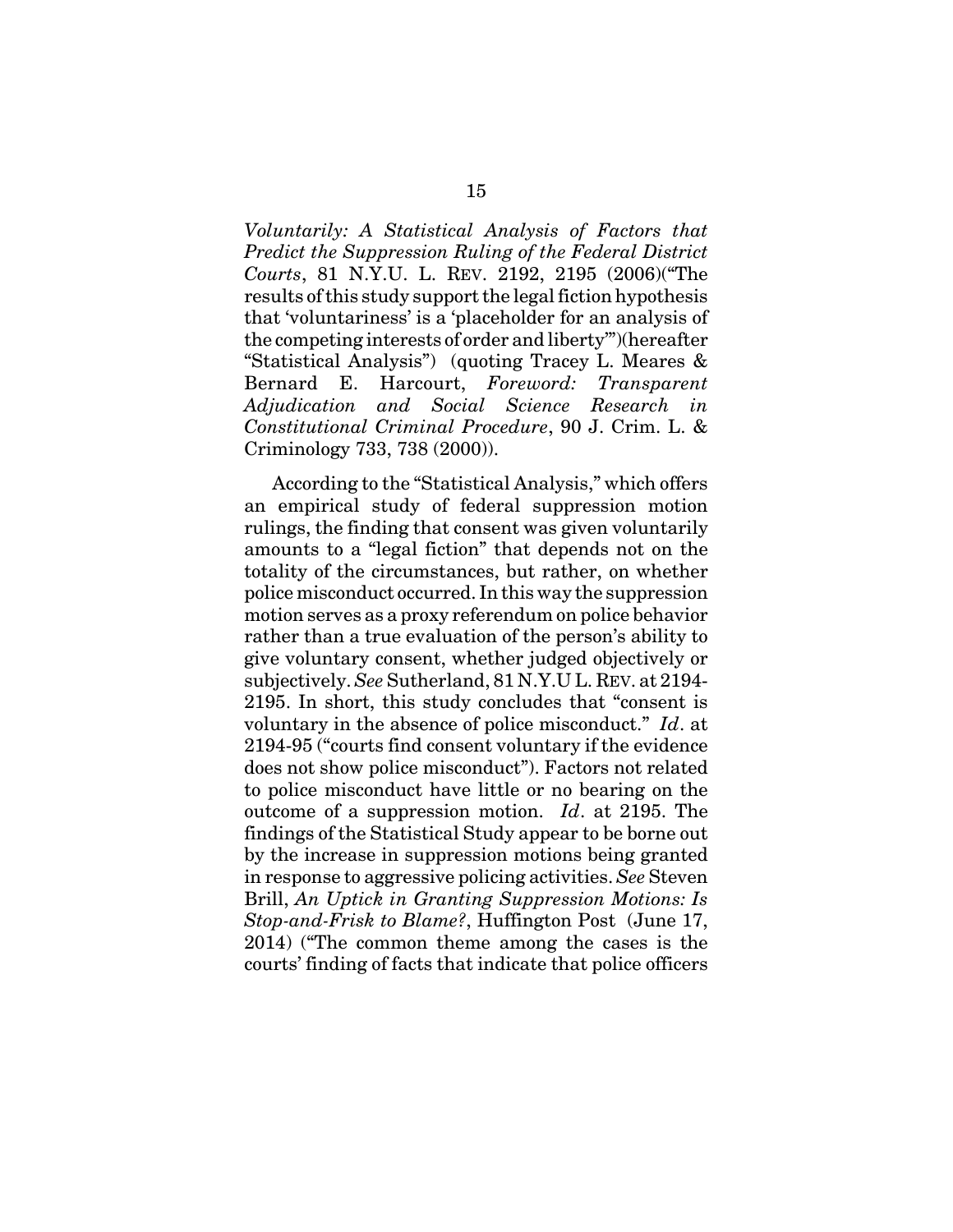testifying at hearings have been not credible or have been actually misleading in their representations to the court"), available at http://www.huffingtonpost.com/ steven-brill/undefined.

Given the legal and policy implications of any determination that an individual consented to a police search, courts should apply *de novo* review. <sup>3</sup> This would bring Fourth Amendment jurisprudence in line with the Fifth Amendment case law holding that the voluntariness of a person's confession is a legal question that is reviewed *de novo*. See Petition for a Writ of Certiorari at 24-25, 30-32.

### **CONCLUSION**

For the foregoing reasons, the National Association for Public Defense urges the Court to grant the Petition for a Writ of Certiorari in this case and to clarify the standard of review that applies to appeals of consent searches.

<sup>&</sup>lt;sup>3</sup> Moreover, *de novo* review permits consideration of nuances that otherwise may be missed in the district court's analysis and positions the appellate court to avoid inequitable results.